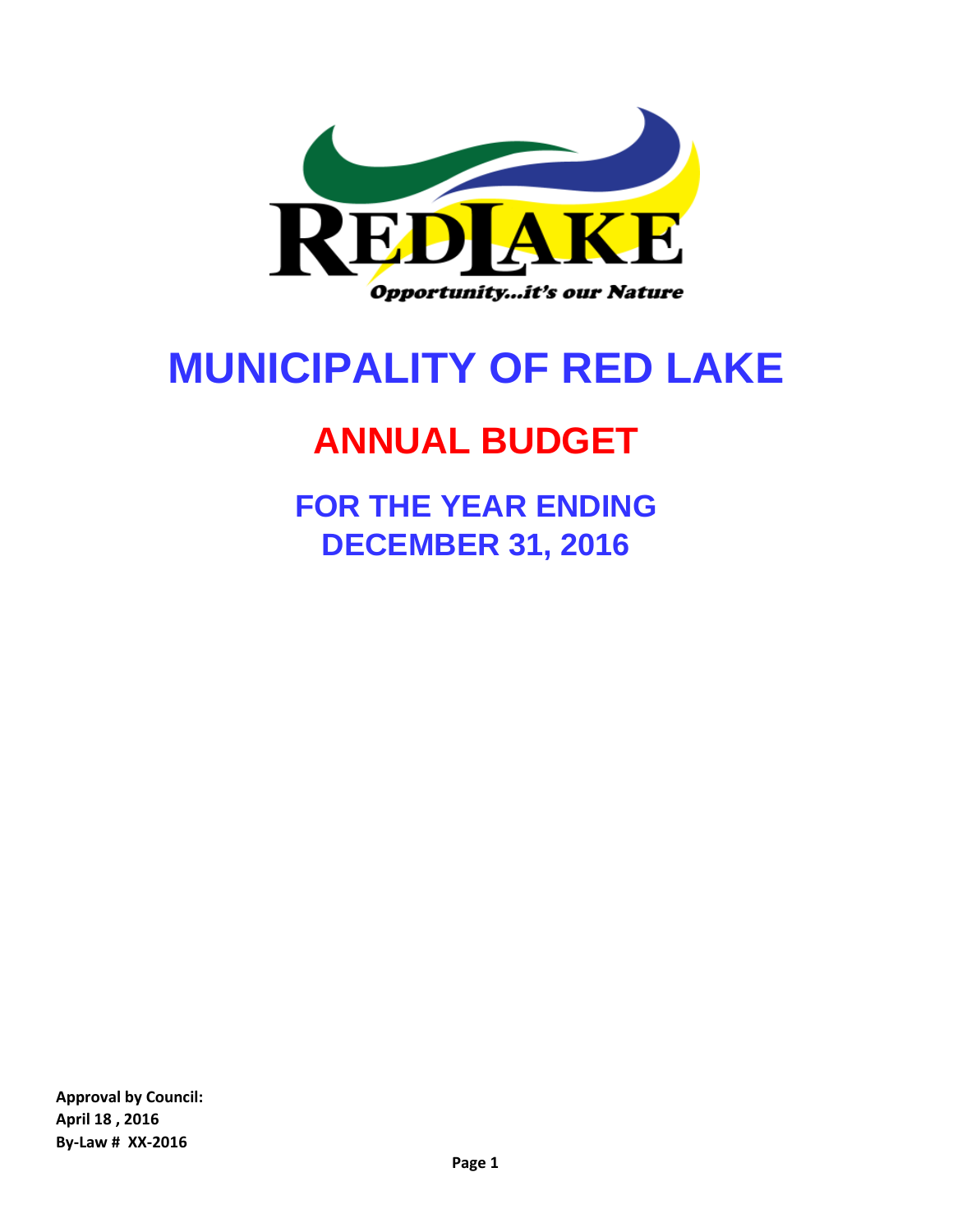

#### **MUNICIPALITY OF RED LAKE ANNUAL BUDGET FOR THE YEAR ENDING DECEMBER 31, 2016**

### **TABLE OF CONTENTS**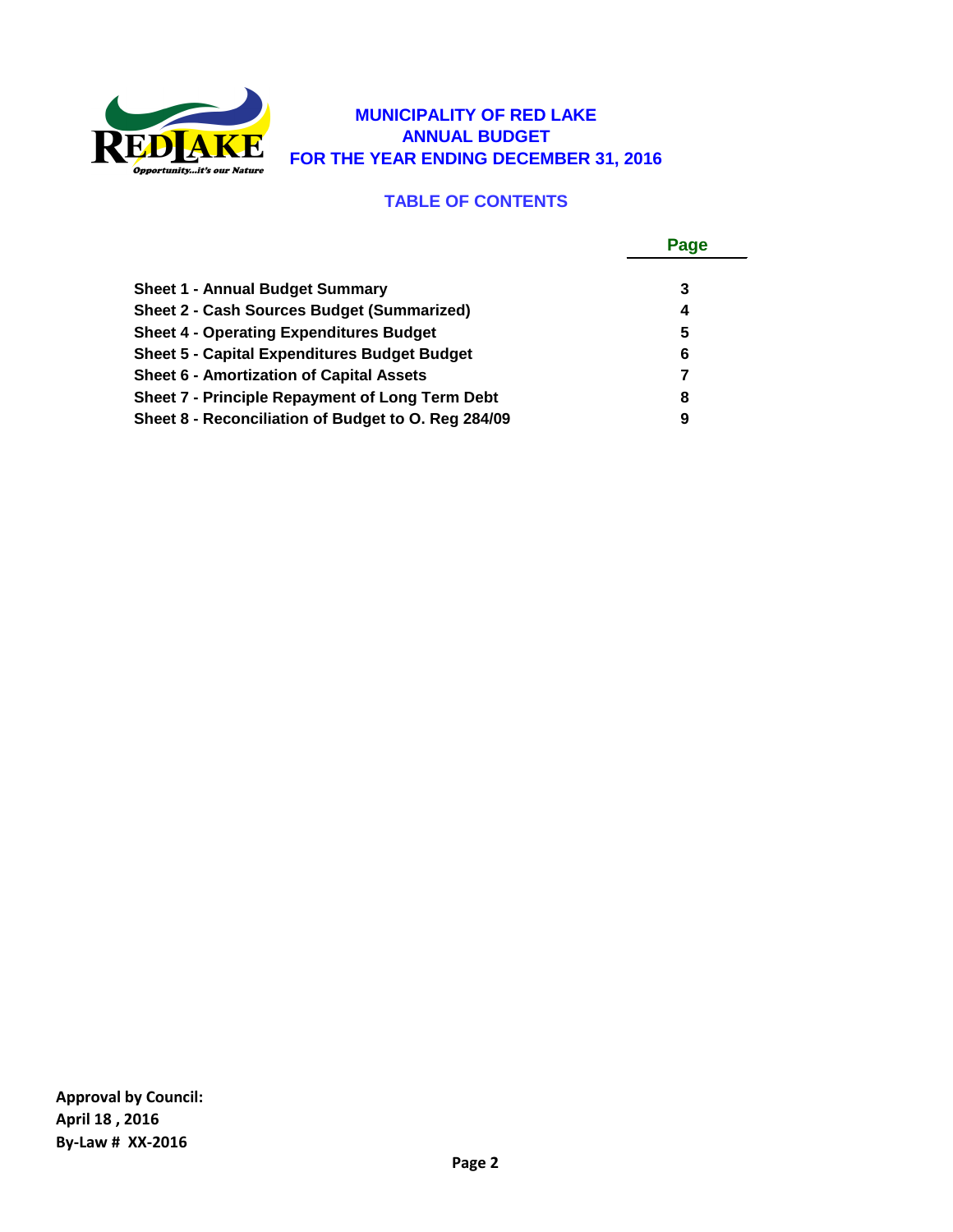

#### **MUNICIPALITY OF RED LAKE ANNUAL BUDGET SUMMARY FOR THE YEAR ENDING DECEMBER 31, 2016**

| <b>CASH SOURCES</b>                | 2016             |   | 2015           |    | 2014       |
|------------------------------------|------------------|---|----------------|----|------------|
| <b>OPERATING</b>                   | \$<br>16,810,097 | S | 16,388,057     | S  | 15,908,214 |
| <b>CAPITAL</b>                     | 1,215,922        |   | 1,510,972      |    | 7,920,576  |
| <b>TERM DEBT PROCEEDS</b>          | 1,208,862        |   | 2,016,337      |    | 867,604    |
| <b>RESERVE AND FUNDS TRANSFERS</b> | 121,546          |   | 115,564        |    | 415,971    |
| (From Sheet 2)                     |                  |   |                |    |            |
| <b>TOTAL CASH SOURCES</b>          | 19,356,427       |   | 20,030,930     |    | 25,112,365 |
| <b>CASH REQUIREMENTS</b>           |                  |   |                |    |            |
| <b>CAPITAL</b>                     | 2,202,335        |   | 3,154,279      |    | 8,209,896  |
| (From Sheet 3)                     |                  |   |                |    |            |
| <b>OPERATING</b>                   | 17,154,092       |   | 16,876,651     |    | 16,902,469 |
| (From Sheet 4)                     |                  |   |                |    |            |
| <b>TOTAL CASH REQUIREMENTS</b>     | 19,356,428       |   | 20,030,930     |    | 25,112,365 |
| <b>PROJECTED SURPLUS (DEFICIT)</b> | \$<br>$(1)$ \$   |   | $\blacksquare$ | \$ | $\bf{0}$   |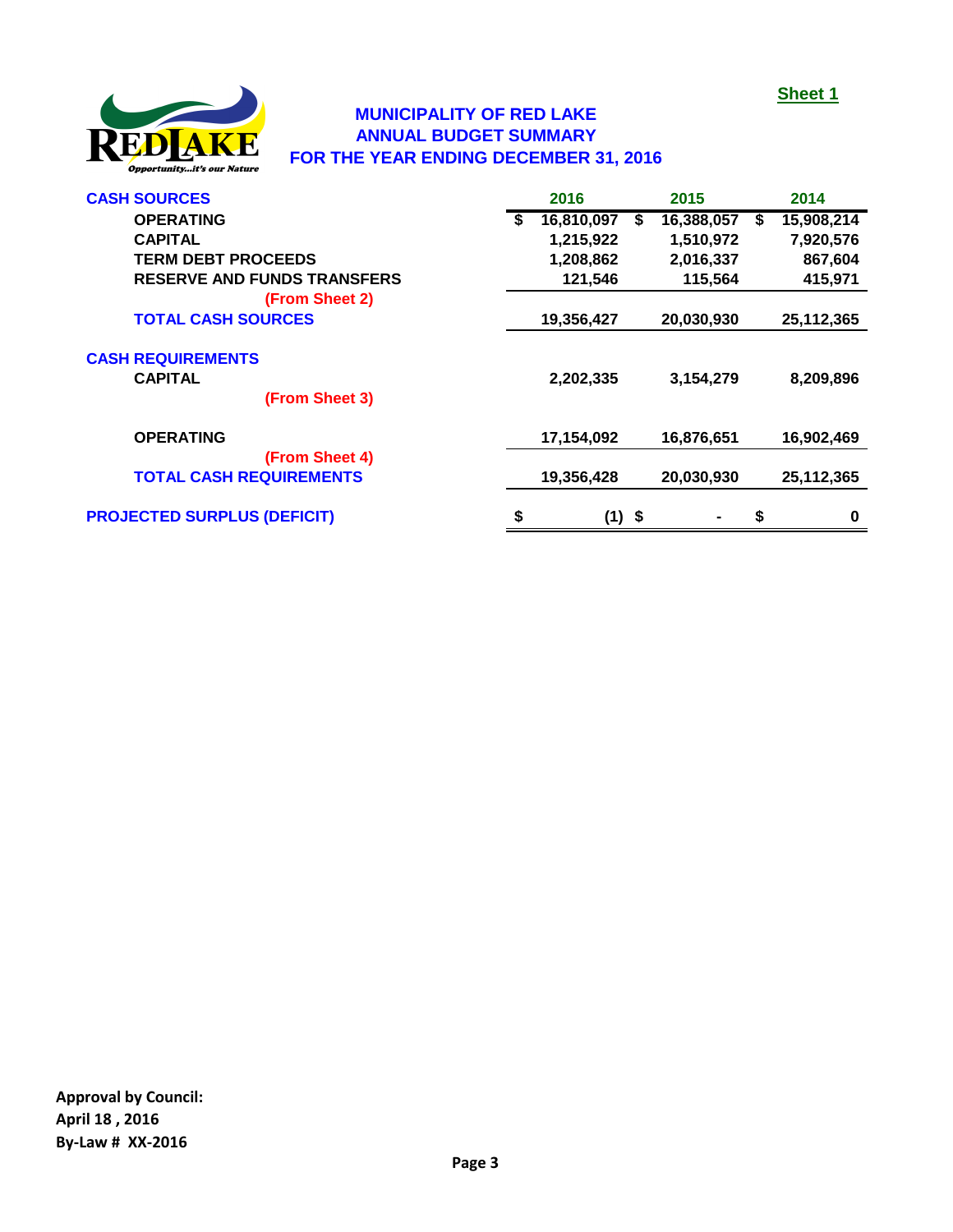

#### **CASH SOURCES BUDGET FOR THE YEAR ENDING DECEMBER 31, 2016 MUNICIPALITY OF RED LAKE**

| <b>REVENUE</b>                       | 2016       | 2015             | 2014             |
|--------------------------------------|------------|------------------|------------------|
| <b>TAXATION</b>                      |            |                  |                  |
| <b>Taxation</b>                      | 8,495,801  | \$<br>7,847,588  | 7,296,025<br>-\$ |
| <b>Taxation Adjustments</b>          | (290,000)  | (260,000)        | (260,000)        |
| <b>Grants In Lieu of Taxation</b>    | 390,042    | 383,019          | 374,225          |
|                                      | 8,595,843  | 7,970,607        | 7,410,250        |
| <b>OPERATING GRANTS</b>              |            |                  |                  |
| <b>Ontario Operating Grants</b>      | 1,782,853  | 1,945,284        | 2,096,176        |
| <b>KDSBFunding</b>                   | 810,476    | 876,884          | 805,975          |
|                                      | 2,593,329  | 2,822,168        | 2,902,151        |
| <b>CAPITAL GRANTS</b>                |            |                  |                  |
| <b>Ontario Conditional Grants</b>    | 254,098    | 1,047,483        | 1,289,908        |
| <b>Canada Conditional Grants</b>     | 311,320    | 146,767          | 1,039,008        |
| <b>Federal Gas Tax Funding</b>       | 650,504    | 316,723          | 591,660          |
| <b>Donations</b>                     | 0          | 0                | 5,000,000        |
|                                      | 1,215,922  | 1,510,972        | 7,920,576        |
| <b>OTHER OPERATING REVENUE</b>       |            |                  |                  |
| <b>User Fees and Charges</b>         | 5,095,075  | 5,089,357        | 5,049,778        |
| <b>Licenses and Permits</b>          | 78,250     | 89,000           | 88,535           |
| <b>Recreation</b>                    | 156,500    | 147,925          | 152,200          |
| <b>Service Charges and Penalties</b> | 249,000    | 222,500          | 178,000          |
| <b>Investment</b>                    | 42,100     | 46,500           | 42,300           |
| <b>Municipal Asset Sales</b>         | 0          | U                | 85,000           |
|                                      | 5,620,925  | 5,595,282        | 5,595,813        |
| <b>TOTAL OPERATING CASH SOURCES</b>  | 18,026,018 | 17,899,030       | 23,828,790       |
| <b>PROCEEDS FROM LONG TERM DEBT</b>  | 1,208,862  | 2,016,337        | 867,604          |
| <b>RESERVE AND FUND TRANSFERS</b>    |            |                  |                  |
| <b>Capital Reserve</b>               | 15,050     | $\mathbf 0$      | $\pmb{0}$        |
| <b>Operating Reserve</b>             | 106,496    | 115,564          | 415,971          |
| <b>Trust Fund</b>                    | 0          | 0                | 0                |
|                                      | 121,546    | 115,564          | 415,971          |
| <b>TOTAL CASH SOURCES</b>            | 19,356,427 | 20,030,930<br>\$ | 25,112,365<br>\$ |
|                                      |            |                  |                  |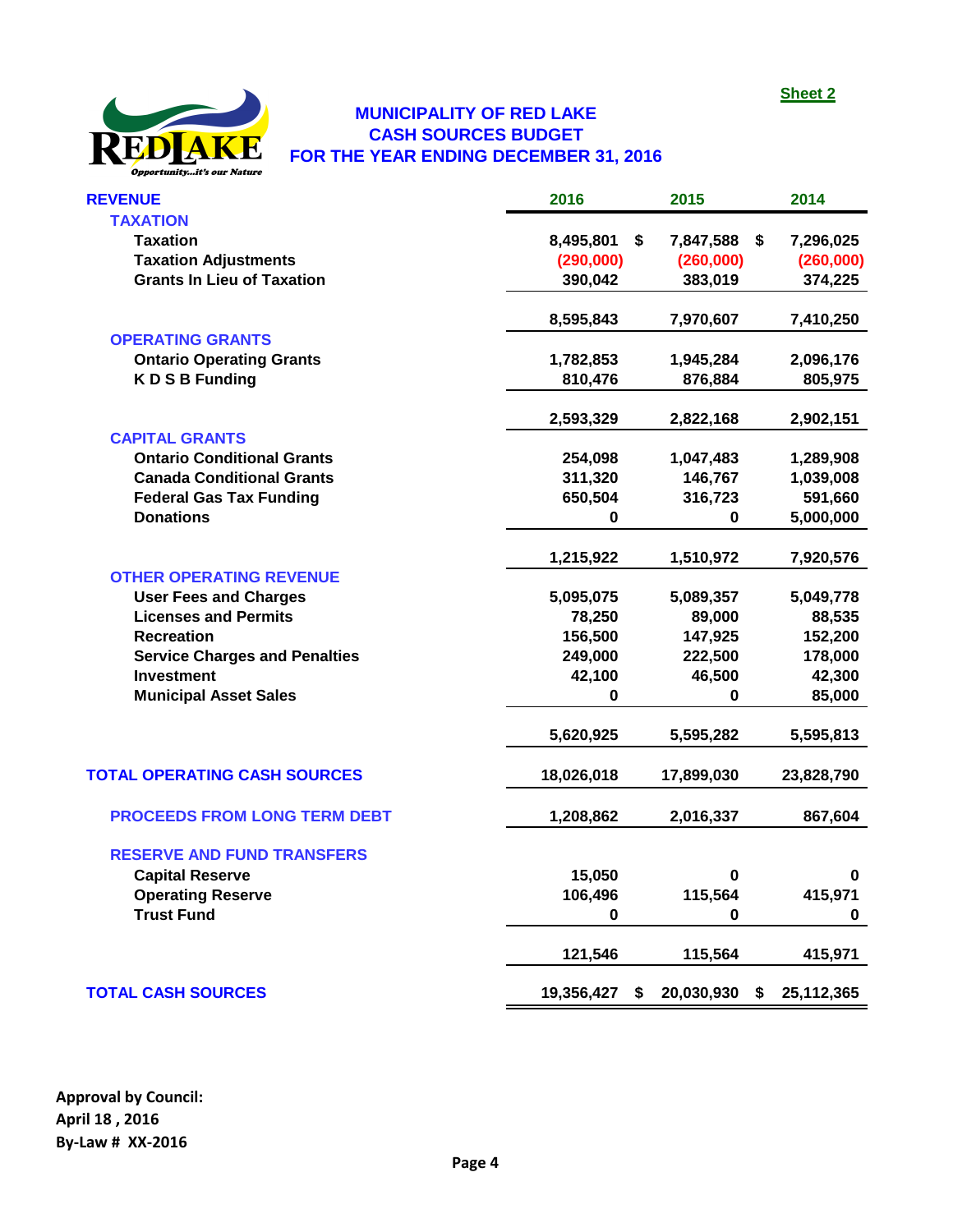

#### **MUNICIPALITY OF RED LAKE OPERATING EXPENDITURES BUDGET FOR THE YEAR ENDING DECEMBER 31, 2016**

| <b>OPERATING EXPENDITURES</b>                       | 2016                                 | 2015                                 | 2014        |
|-----------------------------------------------------|--------------------------------------|--------------------------------------|-------------|
| <b>Administration</b>                               | 1,491,688<br>$\overline{\mathsf{s}}$ | 1,517,791<br>$\overline{\mathbf{s}}$ | 1,501,000   |
| <b>Council</b>                                      | 237,268                              | 227,858                              | 215,923     |
| <b>Human Resources and Safety</b>                   | 117,359                              | 112,663                              | 109,654     |
| <b>Fire Department</b>                              | 519,686                              | 520,843                              | 594,991     |
| <b>Police</b>                                       | 1,822,122                            | 2,081,215                            | 1,889,329   |
| <b>By-Law</b>                                       | 130,298                              | 118,613                              | 101,085     |
| <b>Public Works--Operations and Transportation</b>  | 3,186,842                            | 3,109,779                            | 3,128,307   |
| <b>Operations Superintendent</b>                    | 103,916                              | 127,607                              | 126,367     |
| <b>Public Works--Environment Health</b>             | 4,181,442                            | 3,976,813                            | 4,333,487   |
| <b>Public Health</b>                                | 23,765                               | 192,165                              | 192,165     |
| <b>Health Committee</b>                             | 184,668                              | 22,605                               | 22,130      |
| Ambulance                                           | 357,120                              | 312,600                              | 347,757     |
| <b>Homeless Shelter</b>                             | 5,000                                | 5,000                                | 0           |
| <b>Social Housing</b>                               | 445,049                              | 411,273                              | 374,274     |
| <b>Ontario Works</b>                                | 103,281                              | 129,594                              | 125,988     |
| <b>Assistance to Aged Persons</b>                   | 479,462                              | 430,080                              | 397,250     |
| <b>Child Care Assistance</b>                        | 48,929                               | 47,971                               | 50,176      |
| <b>Child Care Services</b>                          | 1,647,886                            | 1,601,446                            | 1,586,252   |
| <b>Recreation Programs</b>                          | 188,475                              | 203,055                              | 189,563     |
| <b>Facilities</b>                                   | 1,785,903                            | 1,778,646                            | 1,637,575   |
| <b>Building Division</b>                            | 114,517                              | 104,948                              | 103,001     |
| <b>Planning Division</b>                            | 167,174                              | 117,244                              | 133,549     |
| <b>Economic Development</b>                         | 124,694                              | 123,295                              | 121,701     |
| <b>Property Development</b>                         | 748,322                              | 717,612                              | 710,686     |
| <b>Airport</b>                                      | 1,561,469                            | 1,508,177                            | 1,495,719   |
| <b>TOTAL OPERATING EXPENDITURES</b>                 | 19,776,334                           | 19,498,893                           | 19,487,930  |
| <b>Less: Amortization of Capital Assets</b>         | (2,622,242)                          | (2,622,242)                          | (2,585,462) |
| (From Sheet 5)<br><b>NET OPERATING EXPENDITURES</b> | 17,154,092<br>S.                     | 16,876,651<br>\$                     | 16,902,469  |
|                                                     |                                      |                                      |             |

**(To Sheet 1)**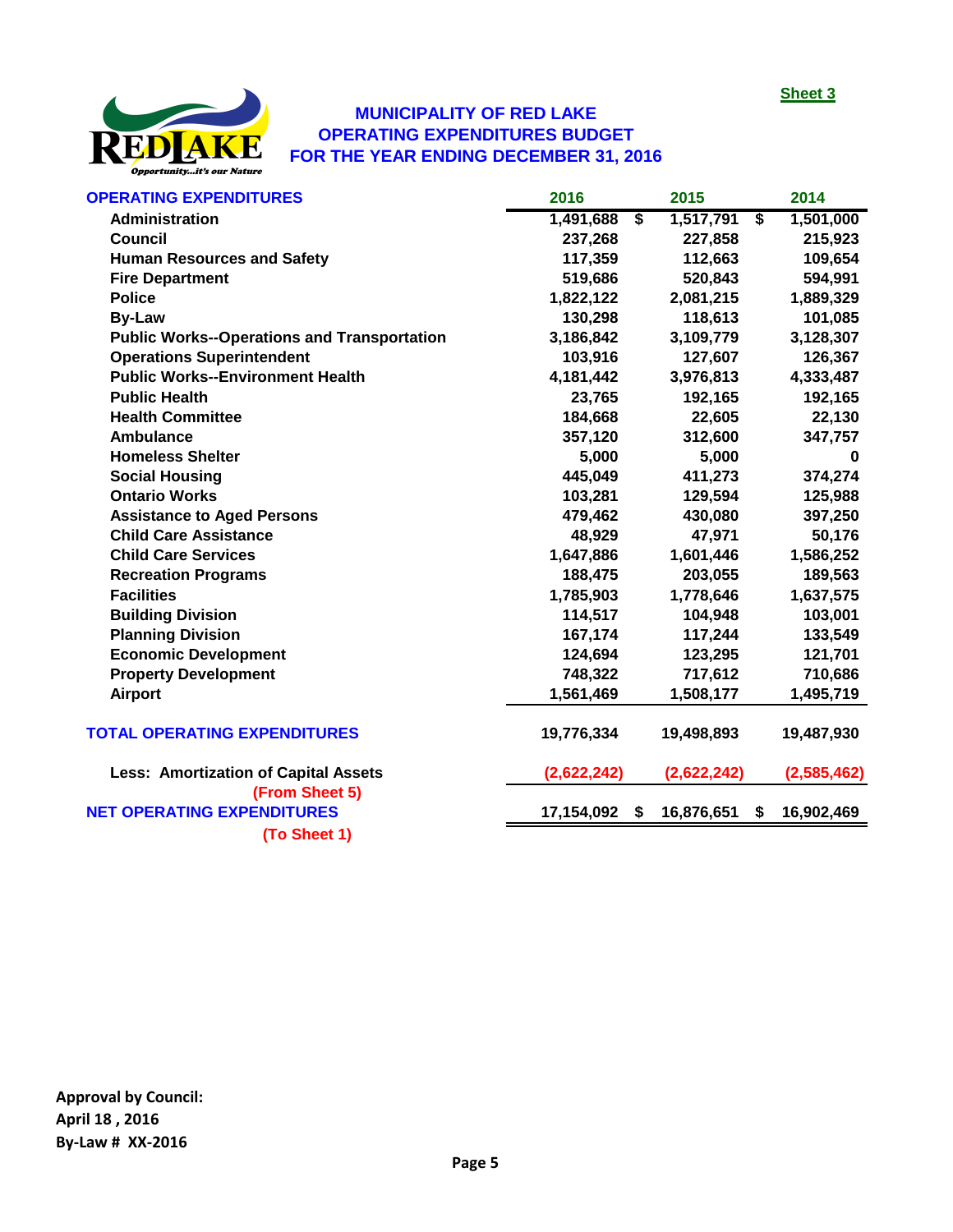

#### **MUNICIPALITY OF RED LAKE CAPITAL EXPENDITURES BUDGET FOR THE YEAR ENDING DECEMBER 31, 2016**

| <b>CAPITAL EXPENDITURES</b>           | 2016      |                         | 2015      |                         | 2014      |
|---------------------------------------|-----------|-------------------------|-----------|-------------------------|-----------|
| <b>Administration</b>                 | $\bf{0}$  | $\overline{\mathbf{s}}$ | 81,647    | $\overline{\mathbf{s}}$ | 36,095    |
| <b>Fire Department</b>                | 239,813   |                         | 82,738    |                         | 55,827    |
| <b>By-Law</b>                         | 0         |                         | 0         |                         | 0         |
| <b>Public Works</b>                   | 491,399   |                         | 636,995   |                         | 296,500   |
| Ferry                                 | 30,528    |                         | 0         |                         | 0         |
| <b>Street Lighting</b>                | 461,165   |                         | 0         |                         | 0         |
| <b>Property Development</b>           | 0         |                         | 900,487   |                         | 900,576   |
| <b>Sanitary Sewer</b>                 | 61,138    |                         | 194,100   |                         | 68,113    |
| <b>Water Treatment Plant</b>          | 115,905   |                         | 402,000   |                         | 129,550   |
| <b>Waste Disposal Site</b>            | 3,359     |                         | 0         |                         | 0         |
| <b>Recycling</b>                      | 0         |                         | 205,000   |                         | 263,801   |
| <b>Child Care</b>                     | 1,138     |                         | 4,500     |                         | 0         |
| <b>Recreation</b>                     | 428,298   |                         | 81,257    |                         | 0         |
| <b>Facilities</b>                     | 9,652     |                         | 0         |                         | 5,000     |
| <b>Parks</b>                          | 3,374     |                         | 11,000    |                         | 0         |
| <b>Municipal Building</b>             | 0         |                         | 0         |                         | 0         |
| <b>Beaches</b>                        | 0         |                         | 0         |                         | 7,500     |
| <b>Docks</b>                          | 16,282    |                         | 156,032   |                         | 117,024   |
| <b>Events Center</b>                  | 135,000   |                         | 0         |                         | 0         |
| <b>Outdoor Rinks</b>                  | 0         |                         | 22,000    |                         | 0         |
| <b>Cemeteries</b>                     | 0         |                         | 0         |                         | 0         |
| Pharmacy                              | 0         |                         | 57,755    |                         | 0         |
| <b>Cochenour Hall</b>                 | 0         |                         | 0         |                         | 3,000     |
| <b>Community Center</b>               | 13,870    |                         | 11,200    |                         | 61,750    |
| Arena                                 | 56,289    |                         | 5,800     |                         | 47,500    |
| <b>Clinic</b>                         | 15,050    |                         | 234,045   |                         | 5,595,860 |
| Library                               | 0         |                         | 0         |                         | 0         |
| <b>Heritage Center</b>                | 10,685    |                         | 0         |                         | 0         |
| <b>Building and Planning Division</b> | 0         |                         | 25,000    |                         |           |
| <b>Airport</b>                        | 109,392   |                         | 42,723    |                         | 621,800   |
| <b>TOTAL CAPITAL EXPENDITURES</b>     | 2,202,335 | \$                      | 3,154,279 | \$                      | 8,209,896 |

**(To Sheet 1)**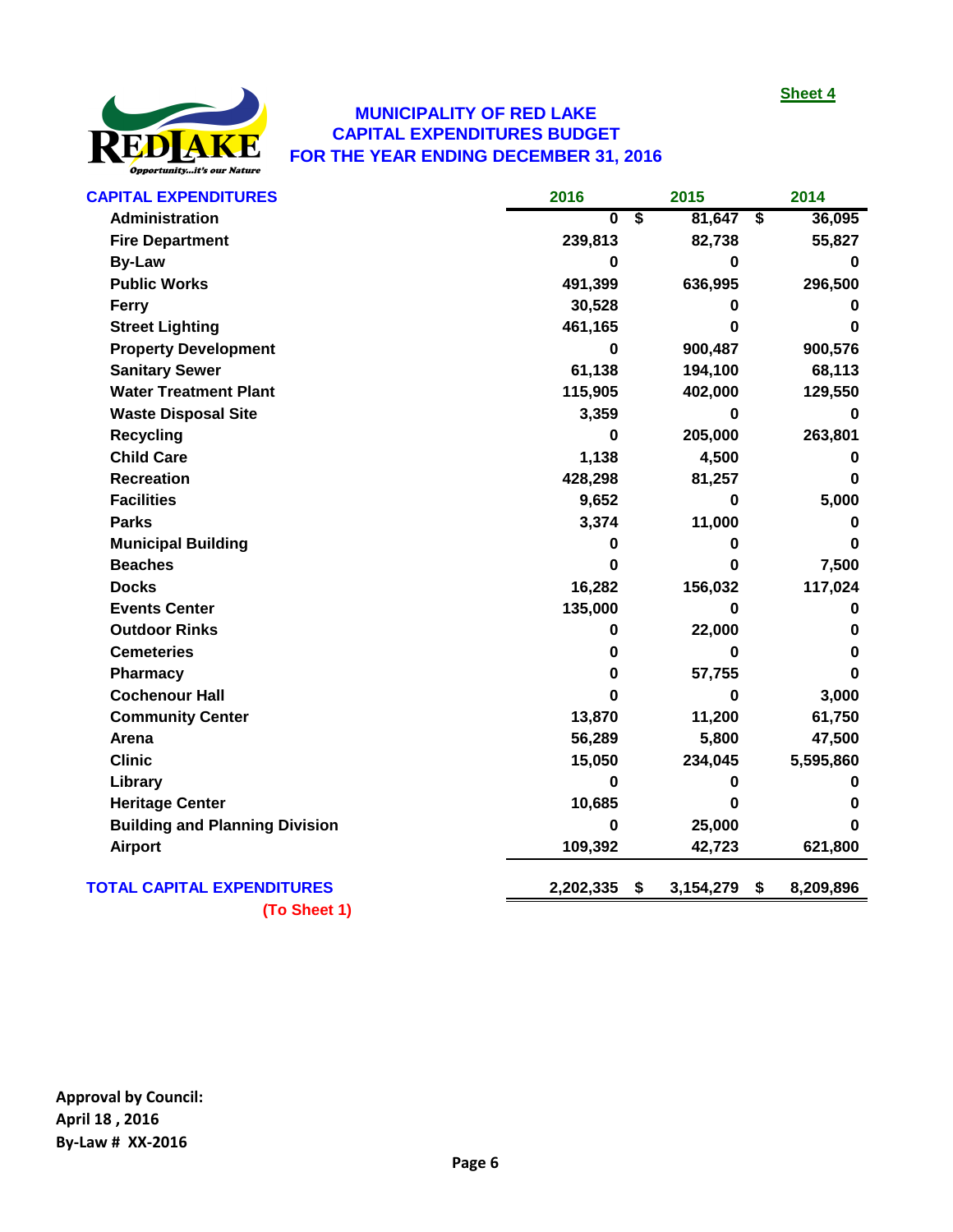

#### **MUNICIPALITY OF RED LAKE AMORTIZATION OF CAPITAL ASSETS FOR THE YEAR ENDING DECEMBER 31, 2016**

| <b>AMORTIZATION OF CAPITAL ASSETS</b>              |   | 2016      |    | 2015      |    | 2014      |
|----------------------------------------------------|---|-----------|----|-----------|----|-----------|
| Administration                                     | S | 4,591     | -S | 4,591     | \$ |           |
| <b>Fire Department</b>                             |   | 92,117    |    | 92,117    |    | 93,201    |
| <b>Public Works--Operations and Transportation</b> |   | 774,757   |    | 774,757   |    | 830,239   |
| <b>Public Works--Environment Health</b>            |   | 886,712   |    | 886,712   |    | 885,027   |
| <b>Child Care Services</b>                         |   | 67,791    |    | 67,791    |    | 68,340    |
| <b>Facilities</b>                                  |   | 356,072   |    | 356,072   |    | 272,202   |
| <b>Building Division</b>                           |   | 2.551     |    | 2.551     |    | 5,360     |
| <b>Property Development</b>                        |   | 35,199    |    | 35,199    |    | 35,199    |
| <b>Airport</b>                                     |   | 402,452   |    | 402,452   |    | 395,894   |
| <b>TOTAL AMORTIZATION OF CAPITAL ASSETS</b>        |   | 2,622,242 | S  | 2,622,242 | S  | 2,585,462 |

**(To Sheet 4)**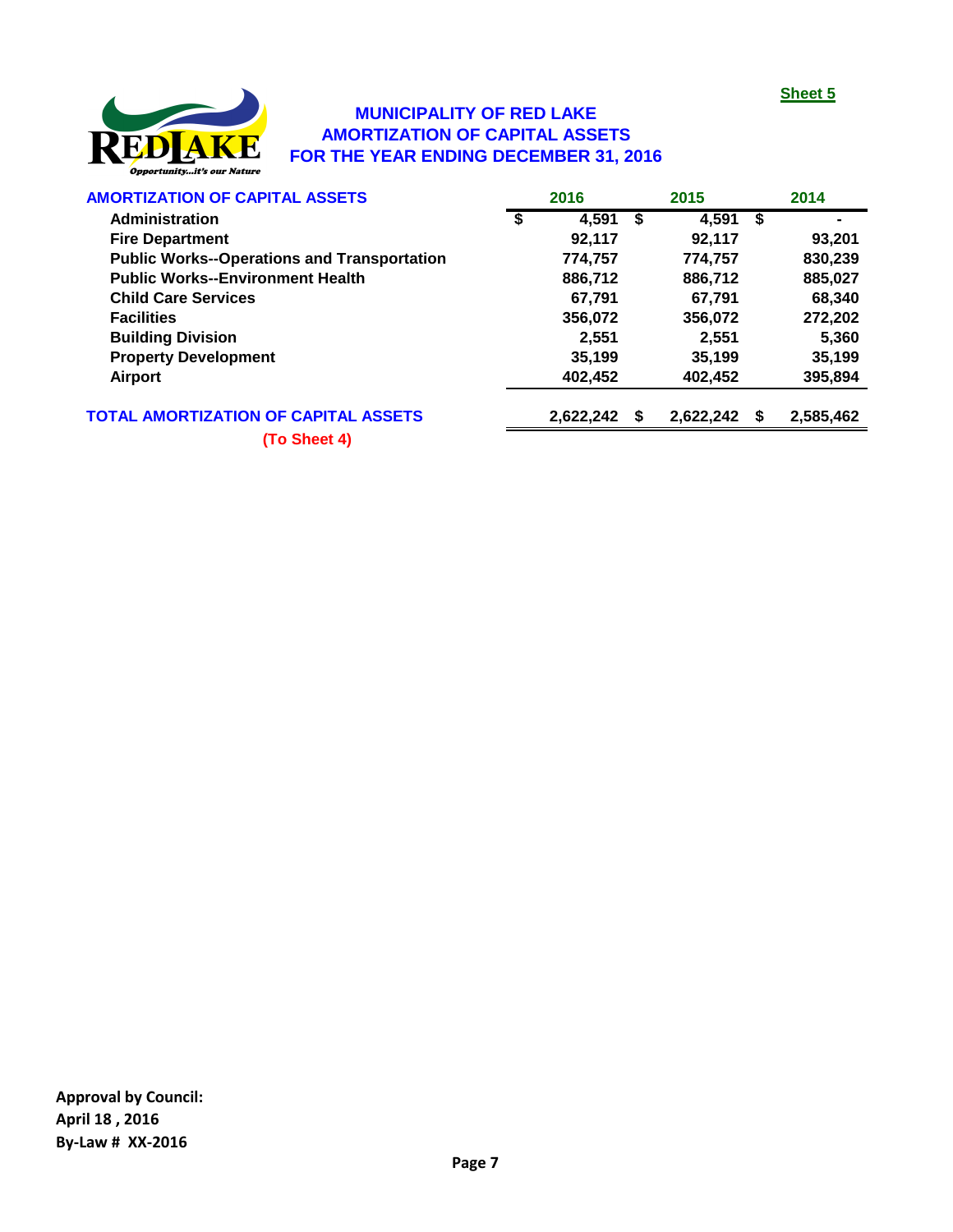

#### **MUNICIPALITY OF RED LAKE PRINCIPLE REPAYMENT OF LONG TERM DEBT FOR THE YEAR ENDING DECEMBER 31, 2016**

|                                                    | 2016      |    | 2015      |    | 2014      |
|----------------------------------------------------|-----------|----|-----------|----|-----------|
| <b>Administration</b>                              | 34,113    | S. | 22,110    | S. | 21,946    |
| <b>Fire Department</b>                             | 56,103    |    | 44,862    |    | 121,420   |
| <b>By-Law</b>                                      | 4.208     |    | 4.055     |    | 3,905     |
| <b>Public Works--Operations and Transportation</b> | 555,047   |    | 464,185   |    | 564,713   |
| <b>Public Works--Environment Health</b>            | 585,066   |    | 517,111   |    | 692,134   |
| <b>Child Care Services</b>                         | 15,827    |    | 15.780    |    | 42,341    |
| <b>Recreation Programs</b>                         | 923       |    | 889       |    | 856       |
| <b>Facilities</b>                                  | 77,022    |    | 58,002    |    | 74,991    |
| <b>Building Division</b>                           | 1.680     |    | 1.674     |    | 1,668     |
| <b>Property Development</b>                        | 392,921   |    | 346.502   |    | 343,194   |
| <b>Airport</b>                                     | 196,603   |    | 187,168   |    | 180,441   |
|                                                    | 1,919,515 | S  | 1,662,339 | \$ | 2,047,609 |